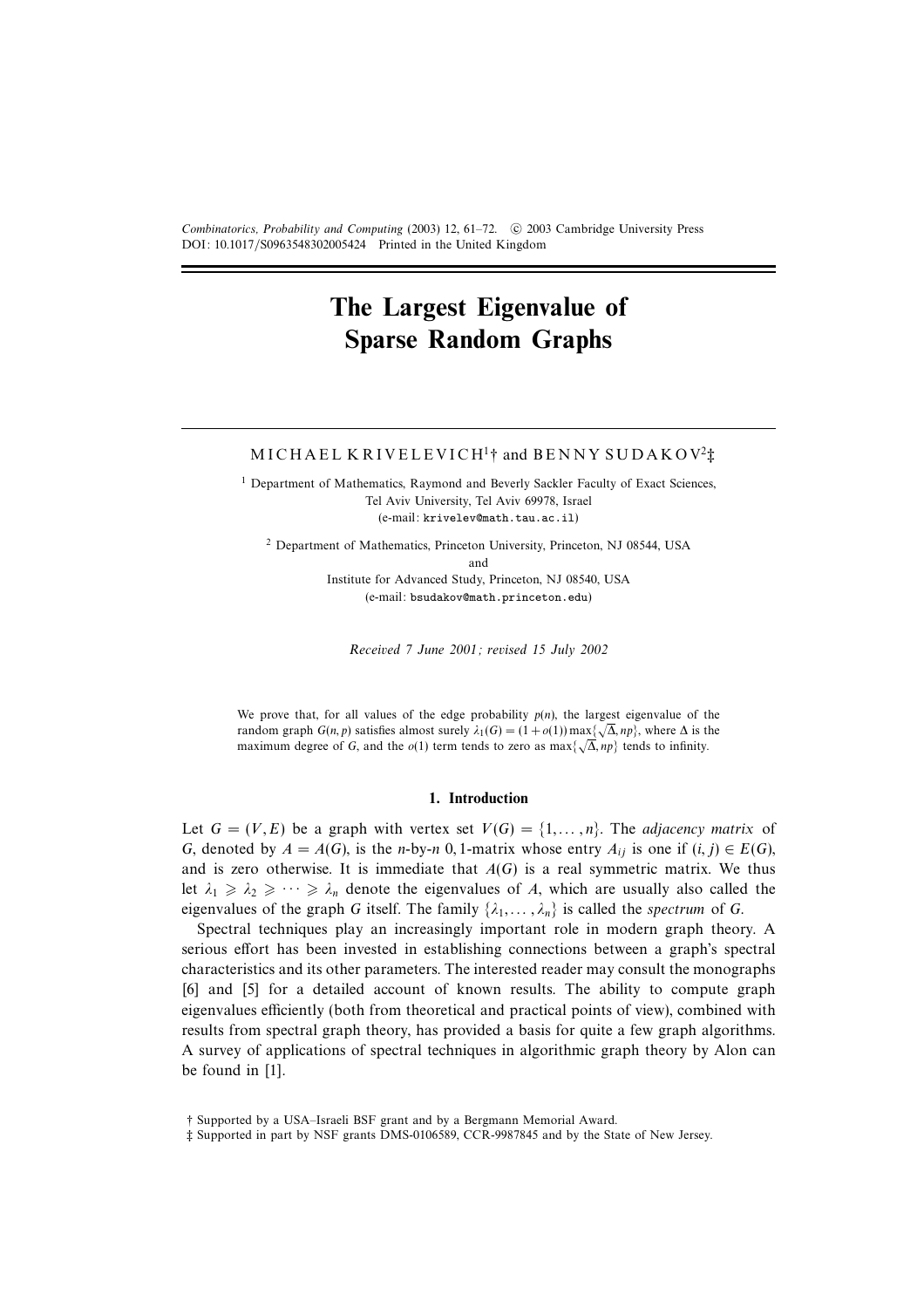In this paper we study eigenvalues of random graphs. The *random graph*  $G(n, p)$  is the discrete probability space composed of all labelled graphs on the vertices  $\{1,\ldots,n\}$ , where each edge  $(i, j)$ ,  $1 \leq i < j \leq n$ , appears randomly and independently with probability  $p = p(n)$ . Sometimes, with some abuse of notation, we will refer to the random graph  $G(n, p)$  as a graph on *n* vertices generated according to the distribution  $G(n, p)$  described above. Usually, asymptotic properties of random graphs are of interest. We say that a graph property A holds almost surely, or a.s. for brevity, in  $G(n, p)$  if the probability that  $G(n, p)$  has  $\mathscr A$  tends to one as the number of vertices *n* tends to infinity. Necessary background information on random graphs may be found in [4] and [8]. It is important to observe that the adjacency matrix of the random graph  $G(n, p)$  can be viewed as a random symmetric matrix whose diagonal entries are zeroes and whose entries above the diagonal are i.i.d. random variables, each taking value 1 with probability  $p$  and value 0 with probability  $1-p$ . This allows us to bridge between random graphs and the extensively developed theory of random real symmetric matrices and their spectra (see, e.g., [13]).

The subject of this paper is the asymptotic behaviour of the largest eigenvalue  $\lambda_1(G(n, p))$ of random graphs. Notice that, owing to the Perron–Frobenius theorem, for every graph G on *n* vertices,  $\lambda_1(G) \ge |\lambda_i(G)|$  for all  $i = 2, ..., n$ . Thus  $\lambda_1(G)$  is equal to the spectral norm or the spectral radius of  $A(G)$ . It is easy to observe that, for every graph  $G = (V, E)$ , its largest eigenvalue  $\lambda_1(G)$  is always squeezed between the average degree of G,  $\bar{d} = \sum_{v \in V} d_G(v) / |V|$ and its maximum degree  $\Delta(G) = \max_{v \in V} d_G(v)$ . Since, for all  $p(n) \gg \log n$ , the last two quantities are both asymptotically equal to  $np$ , it follows that in this range of edge probabilities a.s.  $\lambda_1(G(n, p)) = (1 + o(1))np$ . In fact, much more is known for sufficiently large values of  $p(n)$ : Füredi and Komlós proved in [7] that, for a constant p,  $\lambda_1(G(n, p))$ has a normal distribution asymptotically, with expectation  $(n-1)p + (1-p)$  and variance  $2p(1-p)$ .

In contrast, not much appears to be known for the case of sparse random graphs, that is, when  $p(n) = O(\log n)$ . Khorunzhy and Vengerovsky [11] and Khorunzhy [10] mainly consider the case  $p(n)=1/n$ , and show that in this case the spectral norm of  $A(G(n, p))$  a.s. tends to infinity with n. Moreover, it is stated in [11] that the mathematical expectation of the number of eigenvalues that tend to infinity is of order  $\Theta(n)$ .

Here we determine the asymptotic value of the largest eigenvalue of sparse random graphs. To better grasp the result, observe that, if  $\Delta$  denotes the maximum degree of a graph G, then G contains a star  $S_\Delta$  and therefore  $\lambda_1(G) \geq \lambda_1(S_\Delta) = \sqrt{\Delta}$ . Also, as mentioned above,  $\lambda_1(G)$  is at least as large as the average degree of G. Since, for all values of  $p(n) \gg 1/n^2$ , a.s.  $|E(G(n, p))| = (1+o(1))(n^2p/2)$ , we get that a.s.  $\lambda_1(G(n, p)) \ge (1+o(1))np$ . Combining the above lower bounds, we get that a.s.  $\lambda_1(G(n, p)) \geq (1 + o(1)) \max\{\sqrt{\Delta}, np\}.$ As it turns out, this lower bound can be matched by an upper bound of the same asymptotic value, as stated by the following theorem.

**Theorem 1.1.** Let  $G = G(n, p)$  be a random graph and let  $\Delta$  be the maximum degree of G. Then almost surely the largest eigenvalue of the adjacency matrix of G satisfies

$$
\lambda_1(G) = (1 + o(1)) \max\{\sqrt{\Delta}, np\},\
$$

where the  $o(1)$  term tends to zero as  $\max\{\sqrt{\Delta},np\}$  tends to infinity.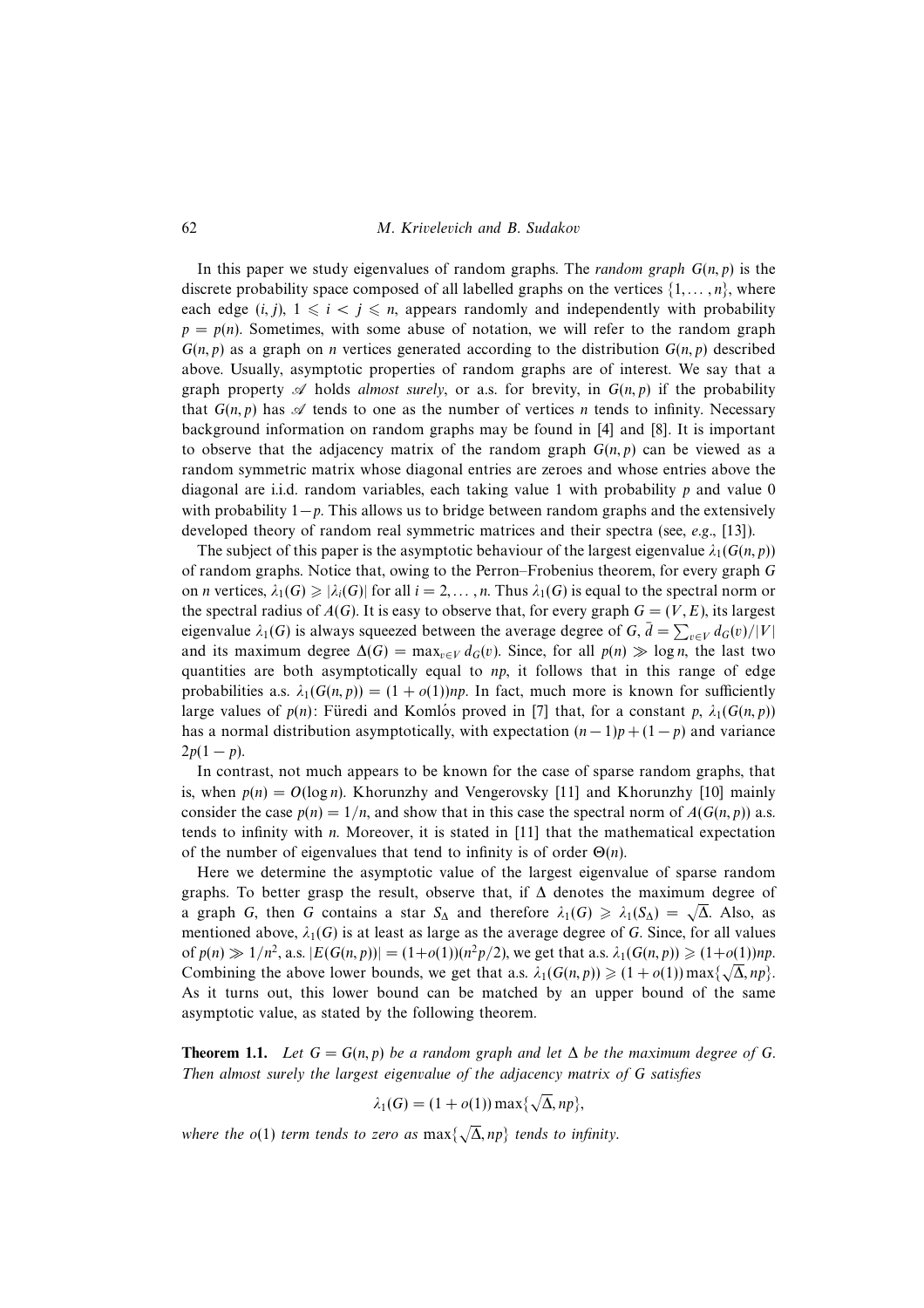As the asymptotic value of the maximum degree of  $G(n, p)$  is known for all values of  $p(n)$  (see Lemma 2.2 below), the above theorem enables us to estimate the asymptotic value of  $\lambda_1(G(n, p))$  for all relevant values of p. In particular, for the case  $p = c/n$  we get the following corollary.

**Corollary 1.2.** For any constant 
$$
c > 0
$$
, a.s.  $\lambda_1(G(n, c/n)) = (1 + o(1))\sqrt{\frac{\log n}{\log \log n}}$ .

The rest of the paper is organized as follows. In the next section we gather necessary technical information about random graphs, used later in the proof of the main result. The main theorem, Theorem 1.1, is proved in Section 3. Section 4, the last section of the paper, is devoted to concluding remarks and discussion of related open problems.

Throughout the paper we systematically omit floor and ceiling signs, for the sake of clarity of presentation. All logarithms are natural. We will frequently use the inequality  $\binom{a}{b} \leqslant \left(\frac{ea}{b}\right)^b$ .

#### **2. Some properties of sparse random graphs**

In this section we show some properties of sparse random graphs which we will use later to prove Theorem 1.1. First we need the following definition. Let  $G(n, p)$  be a random graph and let

$$
\Delta_p = \max\bigg\{k : n\binom{n-1}{k}p^k(1-p)^{n-k} \geqslant 1\bigg\}.
$$

In words,  $\Delta_p$  is the maximal k for which the expectation of the number of vertices of degree k in  $G(n, p)$  is still at least one. The following lemma summarizes properties of  $\Delta_p$ that we will need later.

## **Lemma 2.1.**

- (i) If  $p \leq e^{-(\log \log n)^2}/n$ , then  $\Delta_p = o(\log n)$ .
- (ii) If  $\Delta_p \to \infty$  and  $p \le e^{-(\log \log n)^2}/n$ , then  $n(\text{en}p)^{\Delta_p+1} \le O((\Delta_p+1)^{\Delta_p+2})$ .
- (iii) If  $p \geqslant \log^{1/2} n/n$ , then  $\Delta_p = o((np)^2)$ .
- (iv) If  $p \ge e^{-(\log \log n)^2}/n$ , then  $\Delta_p \ge \Omega(\log n/(\log \log n)^2)$ .

**Proof.** (i) Let  $p \le e^{-(\log \log n)^2}/n$  and let  $k \ge \log n/(\log \log n)$ ; then

$$
n\binom{n-1}{k}p^k(1-p)^{n-k}\leqslant nn^kp^k=n(np)^k\leqslant ne^{-\log n(\log\log n)}=nn^{-\log\log n}\ll 1.
$$

Therefore, by definition,  $\Delta_p \leq \log n/(\log \log n) = o(\log n)$ .

(ii) Since  $\Delta_p \to \infty$ , then, by Stirling's formula,

$$
(\Delta_p+1)! = (1+o(1))\sqrt{2\pi(\Delta_p+1)}\left(\frac{\Delta_p+1}{e}\right)^{\Delta_p+1}.
$$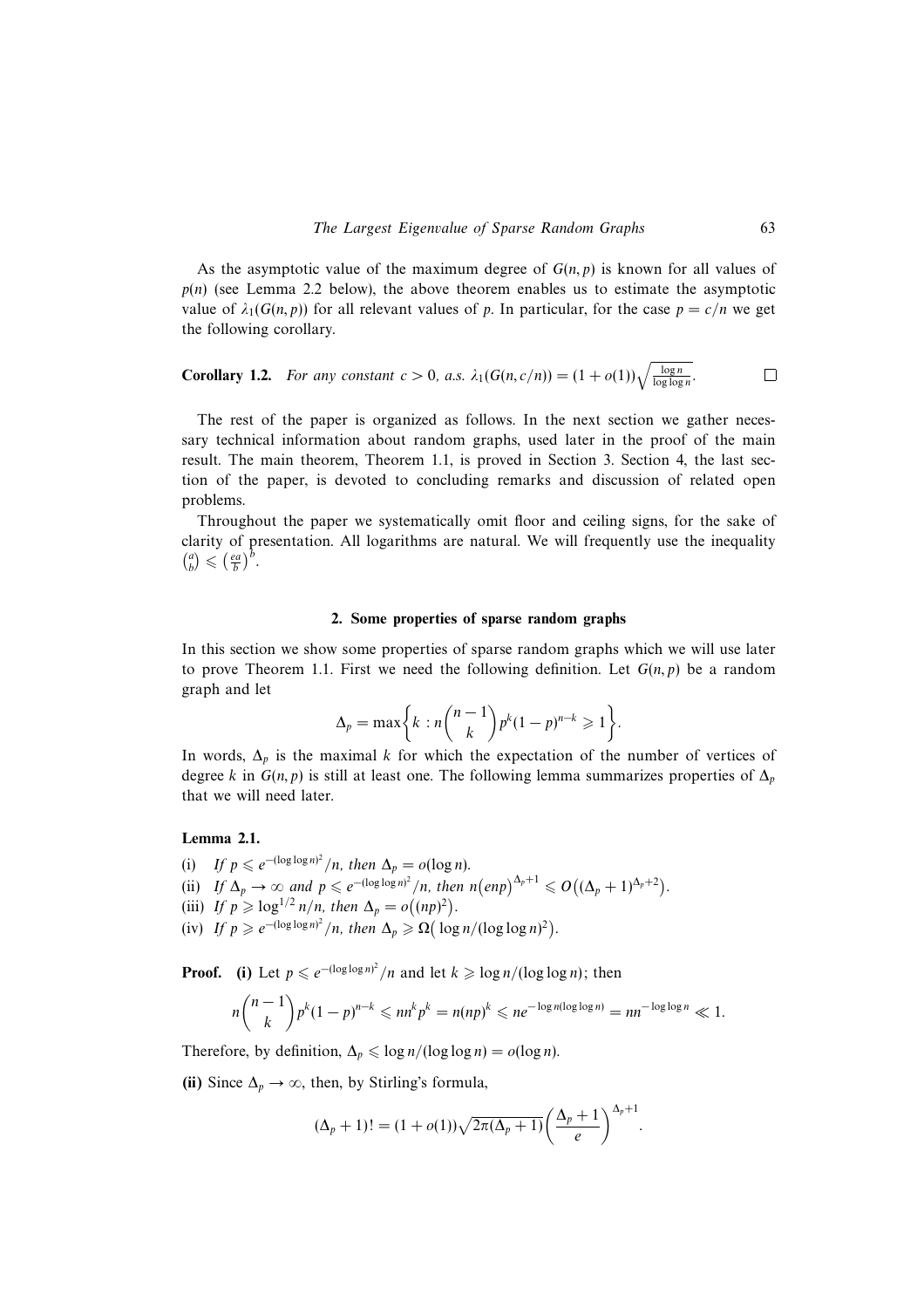By definition of  $\Delta_p$ , we have that

$$
1 \ge n {n-1 \choose \Delta_p+1} p^{\Delta_p+1} (1-p)^{n-\Delta_p-1} = (1+o(1))n \frac{(np)^{\Delta_p+1}}{(\Delta_p+1)!}
$$
  
=  $(1+o(1)) \frac{n(\exp)^{\Delta_p+1}}{\sqrt{2\pi(\Delta_p+1)}(\Delta_p+1)^{\Delta_p+1}}.$ 

Therefore  $n(enp)^{\Delta_p+1} \leqslant O\left(\sqrt{\Delta_p+1}(\Delta_p+1)^{\Delta_p+1}\right) \leqslant O\left((\Delta_p+1)^{\Delta_p+2}\right).$ 

(iii) Let  $p \geq \log^{1/2} n/n$  and let  $k \geq (np)^2/\sqrt{\log \log n}$ ; then

$$
n\binom{n-1}{k}p^k(1-p)^{n-k} \leqslant n\left(\frac{en}{k}\right)^k p^k = n\left(\frac{enp}{k}\right)^k \leqslant n\left(\frac{e\sqrt{\log\log n}}{\log^{1/2} n}\right)^{\log n/\sqrt{\log\log n}}
$$

$$
= ne^{-(1/2+o(1))\log n\sqrt{\log\log n}} = nn^{-(1/2+o(1))\sqrt{\log\log n}} \ll 1.
$$

Therefore, by definition,  $\Delta_p \leq (np)^2 / \sqrt{\log \log n} = o((np)^2)$ .

(iv) Let  $p = e^{-(\log \log n)^2}/n$ ; then it is easy to check that, for  $k = \log n/(4(\log \log n)^2)$ , we have that  $n\binom{n-1}{k}p^k(1-p)^{n-k} > 1$ . Therefore  $\Delta_p \ge \Omega\left(\frac{\log n}{(\log \log n)^2}\right)$ . Since  $\Delta_p$  is easily seen to be a non-decreasing function of  $p$ , we get the required estimate.  $\Box$ 

**Lemma 2.2.** Let  $G = G(n, p)$  be a random graph. Then we have the following conditions.

- (i) The maximum degree of G almost surely satisfies  $\Delta(G) = (1 + o(1))\Delta_p$ , where the  $o(1)$ term tends to zero when  $\Delta_p$  tends to infinity.
- (ii) If  $np \rightarrow 0$  then almost surely G is a forest.
- (iii) If  $p \le e^{-(\log \log n)^2}/n$ , then almost surely all connected components of G are of size at most  $(1 + o(1))\Delta_p$ , where  $o(1) \rightarrow 0$  when  $\Delta_p \rightarrow \infty$ .
- (iv) If  $p \leq \log^{1/2} n/n$ , then almost surely every vertex of G is contained in at most one cycle of length  $\leq 4$ .

**Proof.** Parts (i) and (ii) are well known and can be found, e.g., in the monograph by Bollobás  $[4]$ . To prove  $(iii)$  it is sufficient to bound from above the expectation of the number Y of labelled trees on  $t = (1 + 1/\log \log n)\Delta_p + 2$  vertices, contained in  $G(n, p)$  as subgraphs. Obviously this expectation is equal to

$$
EY = {n \choose t} t^{t-2} p^{t-1} \leq \frac{n^t}{t!} t^{t-2} p^{t-1} \leq \frac{n^t}{(t/e)^t} t^{t-2} p^{t-1}
$$
  
=  $\frac{en}{t^2} (enp)^{t-1} = \frac{e}{t^2} (n(enp)^{\Delta_p+1}) (enp)^{t-2-\Delta_p}$ 

.

From Lemma 2.1 we have that  $n(\text{enp})^{\Delta_p+1} \leq O((\Delta_p+1)^{\Delta_p+2})$  and  $\Delta_p = o(\log n)$ . Therefore, using that  $p \leq e^{-(\log \log n)^2}/n$  and  $t > \Delta_p$ , we conclude

$$
EY \leqslant O\bigg(\frac{e}{t^2}(\Delta_p+1)^{\Delta_p+2}\big(\text{exp}\big)^{\Delta_p/\log\log n}\bigg) \leqslant O\bigg(\bigg(\frac{e(\Delta_p+1)}{\log n}\bigg)^{\Delta_p}\bigg) = o(1).
$$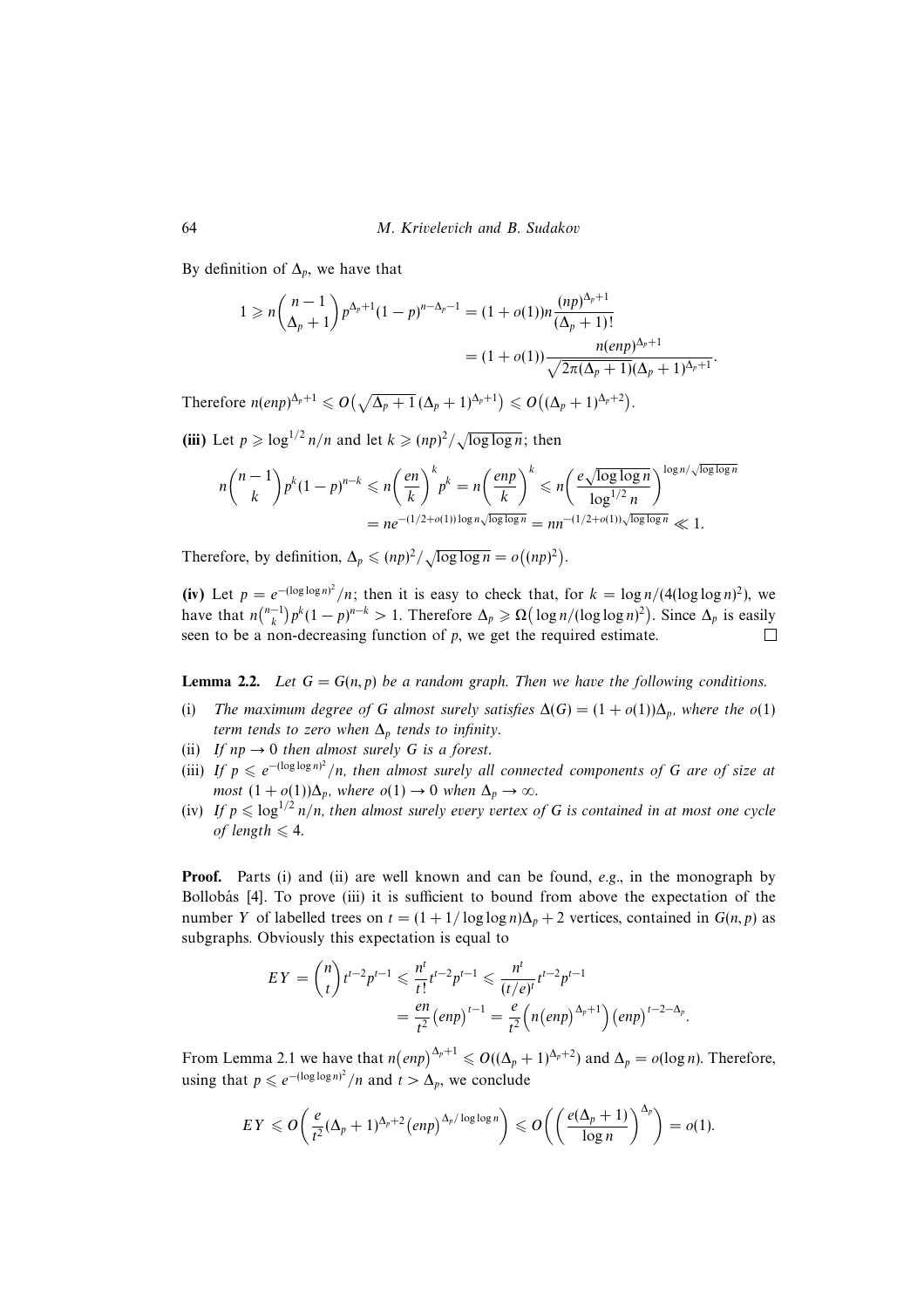Now (iii) follows from Markov's inequality. Finally, the expected number of pairs of intersecting cycles of length s,  $t \le 4$  in the graph G is at most  $O(n^s n^{t-1} p^{s+t}) \le O(\log^4 n/n)$  =  $o(1)$ . This, by Markov's inequality, implies (iv).  $\Box$ 

Next we show that the set of vertices of relatively high degree in  $G(n, p)$  spans a graph with small maximum degree and with no cycles. More precisely, the following stronger statement is true.

**Lemma 2.3.** Let  $p \ge e^{-(\log \log n)^2}/n$  and let X be the set of vertices of the random graph  $G = G(n, p)$  with degree larger than  $np(1 + 1/\log \log n) + \Delta_p^{1/3}$ . Then we have the following conditions.

(i) Almost surely every cycle of G of length  $k$  intersects  $X$  in fewer than  $k/2$  vertices.

(ii) Almost surely every vertex in G has fewer than  $\Delta_p^{7/8}$  neighbours in X.

**Proof.** First we consider the case when  $e^{-(\log \log n)^2}/n \leq p \leq \log^{1/4} n/n$ . In this case, from Lemma 2.1,  $\Delta_p \ge \Omega(\log n/(\log \log n)^2)$  and  $np \le \log^{1/4} n$ . To prove the lemma we first estimate the probability that all the vertices of a fixed set T of size  $|T| = t$  have degrees at least  $\log^{1/3} n / \log \log n < \Delta_p^{1/3}$ . It is easy to see that, for such a set T, either there are at least  $(\log^{1/3} n / \log \log n)t/3$  edges in the cut  $(T, V(G) - T)$ , or the set T spans at least  $(\log^{1/3} n / \log \log n)t/3$  edges of G. Since the number of edges in the cut  $(T, V(G) - T)$  is a binomially distributed random variable with parameters  $t(n - t)$  and p, we can bound the probability of the first event by

$$
\begin{aligned}\n\left(\frac{t(n-t)}{\frac{\log^{1/3}n}{3\log\log n}t}\right) p^{\frac{\log^{1/3}n}{3\log\log n}t} &\leqslant \left(\frac{3e(n-t)p\log\log n}{\log^{1/3}n}\right)^{\frac{\log^{1/3}n}{3\log\log n}t} \\
&\leqslant \left(\frac{3e\log^{1/4}n\log\log n}{\log^{1/3}n}\right)^{\frac{\log^{1/3}n}{3\log\log n}t} \\
&\leqslant e^{-\Omega(t\log^{1/3}n)}.\n\end{aligned}
$$

Also, the number of edges spanned by  $T$  is a binomially distributed random variable with parameters  $t(t-1)/2$  and p. We can thus bound the probability of the second event similarly by

$$
\begin{aligned}\n\left(\frac{\frac{t(t-1)}{2}}{\frac{\log^{1/3}n}{3\log\log n}t}\right) p^{\frac{\log^{1/3}n}{3\log\log n}t} &\leqslant \left(\frac{3e(t-1)p\log\log n}{2\log^{1/3}n}\right)^{\frac{\log^{1/3}n}{3\log\log n}t} \\
&\leqslant \left(\frac{3e\log^{1/4}n\log\log n}{2\log^{1/3}n}\right)^{\frac{\log^{1/3}n}{3\log\log n}t} \\
&\leqslant e^{-\Omega(t\log^{1/3}n)}.\n\end{aligned}
$$

Therefore, the probability that all the vertices in the given set of size  $t$  have degree at least  $\Delta_p^{1/3}$  is at most  $e^{-\Omega(t \log^{1/3} n)}$ . Essentially repeating the above argument shows that conditioning on the presence of any specific set of at most  $2t$  edges in  $G$  leaves the latter probability still at most  $e^{-\Omega(t \log^{1/3} n)}$ .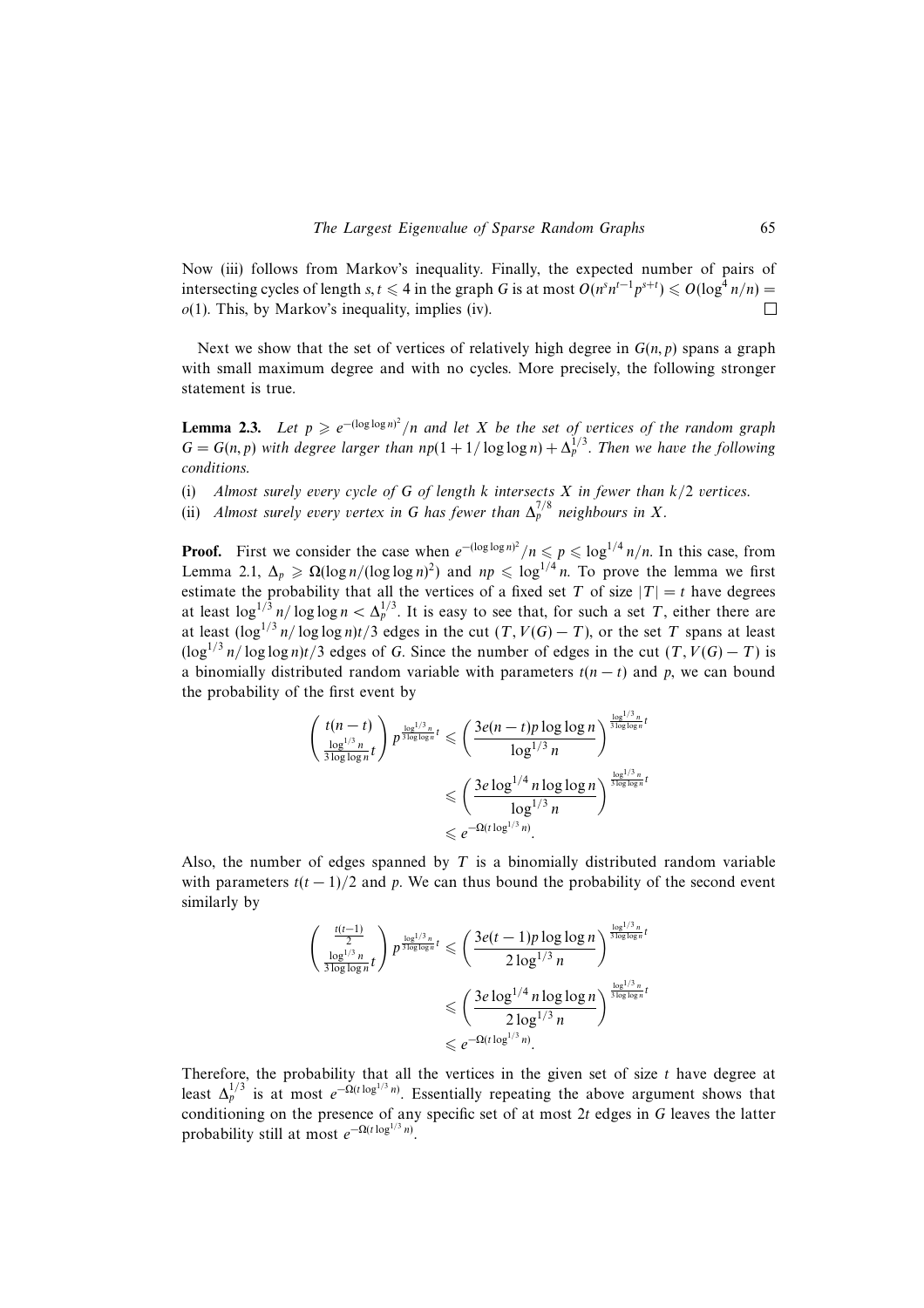Using this bound we can easily estimate the probability that there exists a cycle of length k with at least  $k/2$  vertices inside the set X. Clearly this probability is at most

$$
\sum_{k \geqslant 3} n^k p^k {k \choose \lceil k/2 \rceil} e^{-\Omega((k/2)\log^{1/3} n)} \leqslant \sum_{k \geqslant 3} (2npe^{-\Omega(\log^{1/3} n)})^k
$$
  

$$
\leqslant \sum_{k \geqslant 3} (2(\log^{1/4} n)e^{-\Omega(\log^{1/3} n)})^k = o(1).
$$

(First choose k vertices of a cycle and fix their order, then require that the  $k$  edges of the cycle are present in  $G(n, p)$ , then choose a set T of the cycle vertices of cardinality  $|T| = t = [k/2]$ , and then require all vertices of T to belong to X, conditioning on the presence of the cycle edges in  $G(n, p)$ .) This implies claim (i) of the lemma. Similarly, the probability that there exists a vertex with at least  $\Delta_p^{7/8}$  neighbours in X is at most

$$
n\binom{n}{\Delta_p^{7/8}} p^{\Delta_p^{7/8}} e^{-\Omega(\Delta_p^{7/8} \log^{1/3} n)} \le n(npe^{-\Omega(\log^{1/3} n)})^{\Delta_p^{7/8}}
$$
  

$$
\le n((\log^{1/4} n)e^{-\Omega(\log^{1/3} n)})^{\Omega(\left(\frac{\log n}{(\log \log n)^2}\right)^{7/8})}
$$
  

$$
\le n e^{-\Omega(\log^{13/12} n)} = o(1).
$$

This completes the proof of the lemma for  $e^{-(\log \log n)^2}/n \leq p \leq \log^{1/4} n/n$ .

Next we consider the case when  $p \geq log^{1/4} n/n$ . We again start by estimating the probability that all the vertices of a fixed set T of size  $t \leq n/2$  have degree at least  $np(1 + 1/\log \log n)$ . As before, for such a set T, there are at least  $t(n-t)p + \frac{tnp}{3 \log \log n}$ edges in the cut  $(T, V(G) - T)$ , or the set T spans at least  $t(t - 1)p/2 + tnp/(3 \log \log n)$ edges. By the standard estimates for the binomial distributions (see, e.g., [3, Appendix A]) it follows that the probability of the first event is at most  $e^{-\Omega(tnp/(\log \log n)^2)}$ . The same estimates can be used to show that if  $n/(6 \log \log n) \le t \le n/2$  then the probability of the second event is also bounded by  $e^{-\Omega(tnp/(log \log n)^2)}$ . On the other hand, if  $t \le n/(6 \log \log n)$ , then this probability can be bounded directly by

$$
\begin{aligned}\n\left(\frac{\frac{t(t-1)}{2}}{\frac{\text{tmp}}{3\log\log n}}\right) p^{\frac{tnp}{3\log\log n}} &\leq \left(\frac{3e(t-1)p\log\log n}{2np}\right)^{\frac{tnp}{3\log\log n}} \\
&\leq \left(\frac{e}{4}\right)^{\frac{tnp}{3\log\log n}} &\leq e^{-\Omega(tnp/(\log\log n)^2)}\n\end{aligned}
$$

.

Therefore, the probability that all the degrees of the vertices in a given set of size  $t$  are at least  $np(1 + 1/\log \log n)$  is at most  $e^{-\Omega(tnp/(\log \log n)^2)}$ . Again, conditioning on the presence of any specific set of at most  $2t$  edges does not change the order of the exponent in the above estimate.

Using this bound together with the fact that  $np \geq \log^{1/4} n$ , we can estimate the probability that there exists a cycle of length k with at least  $k/2$  vertices inside set X. Clearly this probability is at most

$$
\sum_{k\geqslant 3} n^k p^k \binom{k}{\lceil k/2 \rceil} e^{-\Omega((k/2)np/(\log \log n)^2)} \leqslant \sum_{k\geqslant 3} \left(2npe^{-\Omega(np/(\log \log n)^2)}\right)^k
$$
  

$$
\leqslant \sum_{k\geqslant 3} e^{-\Omega\left(k\frac{\log^{1/4} n}{(\log \log n)^2}\right)} = o(1).
$$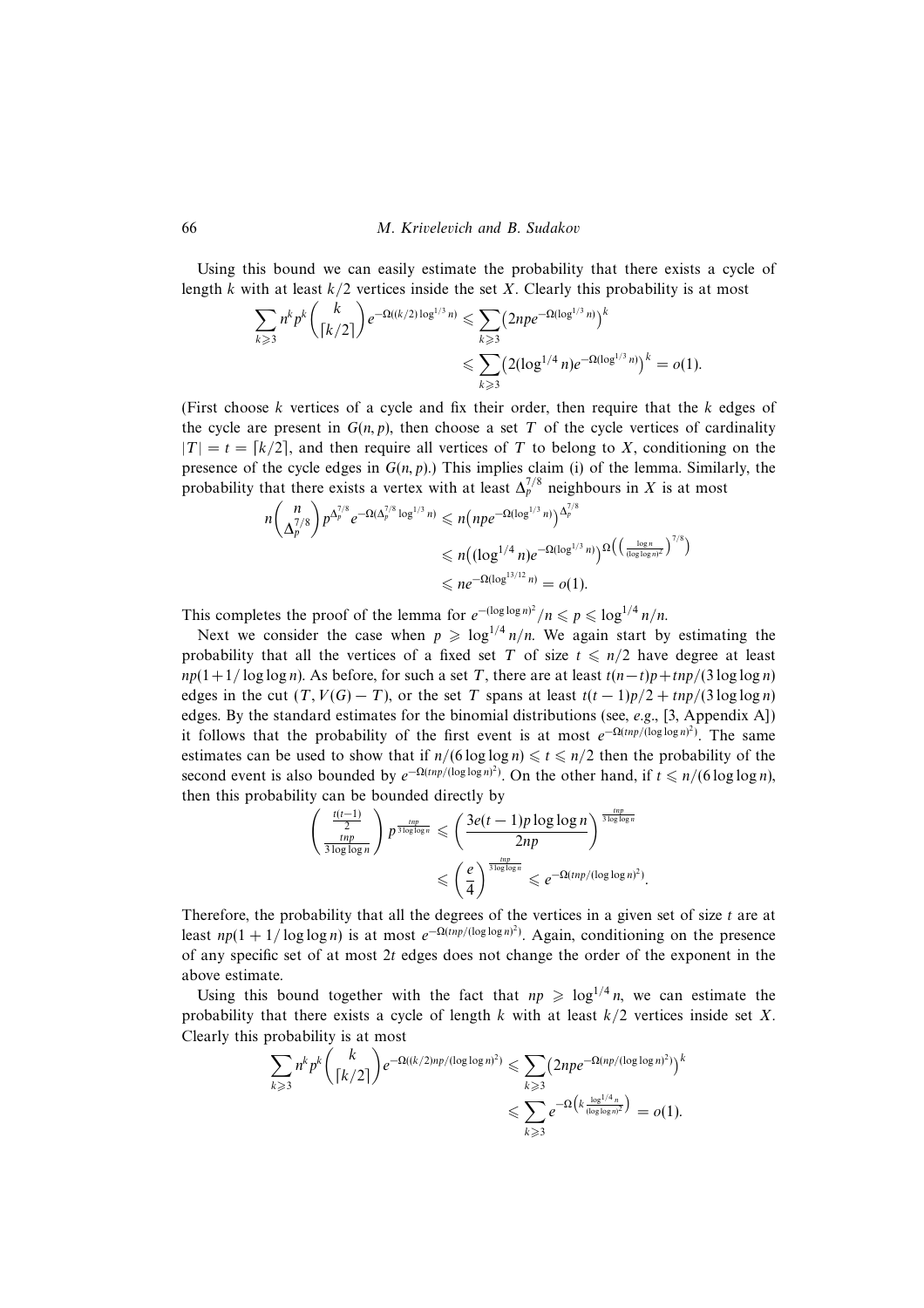This implies claim (i). Similarly, the probability that there exists a vertex with at least  $\Delta_p^{7/8}$ neighbours in  $X$  is at most

$$
n\binom{n}{\Delta_p^{7/8}} p^{\Delta_p^{7/8}} e^{-\Omega(\Delta_p^{7/8} np/(\log \log n)^2)} \le n(npe^{-\Omega(np/(\log \log n)^2)})^{\Delta_p^{7/8}}
$$
  

$$
\le ne^{-\Omega(\frac{\log^{1/4} n}{(\log \log n)^2}(\frac{\log n}{(\log \log n)^2})^{7/8})}
$$
  

$$
\le ne^{-\Omega(\log^{17/16} n)} = o(1).
$$

This implies claim (ii) and completes the proof of the lemma.

 $\Box$ 

Finally we need one additional lemma.

**Lemma 2.4.** Let  $G = G(n, p)$  be a random graph with  $e^{-(\log \log n)^2}/n \leqslant p \leqslant \log^{1/2} n/n$ . Then a.s. G contains no vertex that has at least  $\Delta_p^{1/3}$  other vertices of G with degree  $\geq \Delta_p^{3/4}$  within distance at most two.

**Proof.** Let v be a vertex of  $G(n, p)$  and let  $u_i$ ,  $i = 1, ..., \Delta_p^{1/3}$  be vertices with degree at least  $\Delta_p^{3/4}$  which are within distance at most two from v. Let T be the set of vertices of the smallest connected subgraph of  $G$  which contains  $v$  together with all the vertices  $u_i$ . Since the shortest path from v to  $u_i$  may contain only one vertex distinct from v and  $u_i$ , then the size of T satisfies  $\Delta_p^{1/3} + 1 \le |T| = t \le 2\Delta_p^{1/3} + 1$ . In addition, each  $u_i$  has at least  $\Delta_p^{3/4} - t \ge \frac{1}{2} \Delta_p^{3/4}$  neighbours outside set T. Therefore there are at least  $\frac{1}{2}\Delta_p^{3/4} \cdot \Delta_p^{1/3} = \frac{1}{2}\Delta_p^{13/12}$  edges of G between T and  $V(G) - T$ . Since the number of edges in the cut  $(T, V(G)-T)$  is a binomially distributed random variable with parameters  $t(n-t)$ and p, we can bound the probability of this event for a fixed set T of size  $|T| = t$  by

$$
\binom{t(n-t)}{\frac{1}{2}\Delta_p^{13/12}} p^{\frac{1}{2}\Delta_p^{13/12}} \leqslant \left(\frac{2et(n-t)p}{\Delta_p^{13/12}}\right)^{\frac{1}{2}\Delta_p^{13/12}} \leqslant \left(\frac{5e\log^{1/2}n}{\Delta_p^{3/4}}\right)^{\frac{1}{2}\Delta_p^{13/12}} \leqslant e^{-\log^{25/24}n}.
$$

Here we used the facts that, by Lemma 2.1, for  $p \ge e^{-(\log \log n)^2}/n$ ,

$$
\Delta_p \geqslant \Omega(\log n/(\log\log n)^2),
$$

and that  $np \leq \log^{1/2} n$  and  $t \leq 2\Delta_p^{1/3} + 1$ .

As we explained in the previous paragraph, the probability that there exists a vertex that violates the assertion of the lemma is bounded by the probability that there exists a connected subgraph on  $|T| = t \le 2\Delta_p^{1/3} + 1$  vertices such that the number of edges in the cut  $(T, V(G) - T)$  is at least  $\frac{1}{2} \Delta_p^{13/12}$ . Using the fact that, for  $p \leq \log^{1/2} n/n$ , by definition,  $\Delta_p = o(\log n)$ , we can bound this probability by

$$
\sum_{t \le 2\Delta_p^{1/3}+1} \binom{n}{t} t^{t-2} p^{t-1} e^{-\log^{25/24} n} \le \sum_{t \le 2\Delta_p^{1/3}+1} \frac{en}{t^2} (enp)^{t-1} e^{-\log^{25/24} n}
$$
  

$$
\le 3\Delta_p^{1/3} n (enp)^{2\Delta_p^{1/3}} e^{-\log^{25/24} n}
$$
  

$$
\le n \log^{1/3} n (e \log^{1/2} n)^{\log^{1/3} n} e^{-\log^{25/24} n} = o(1).
$$

This completes the proof.

 $\Box$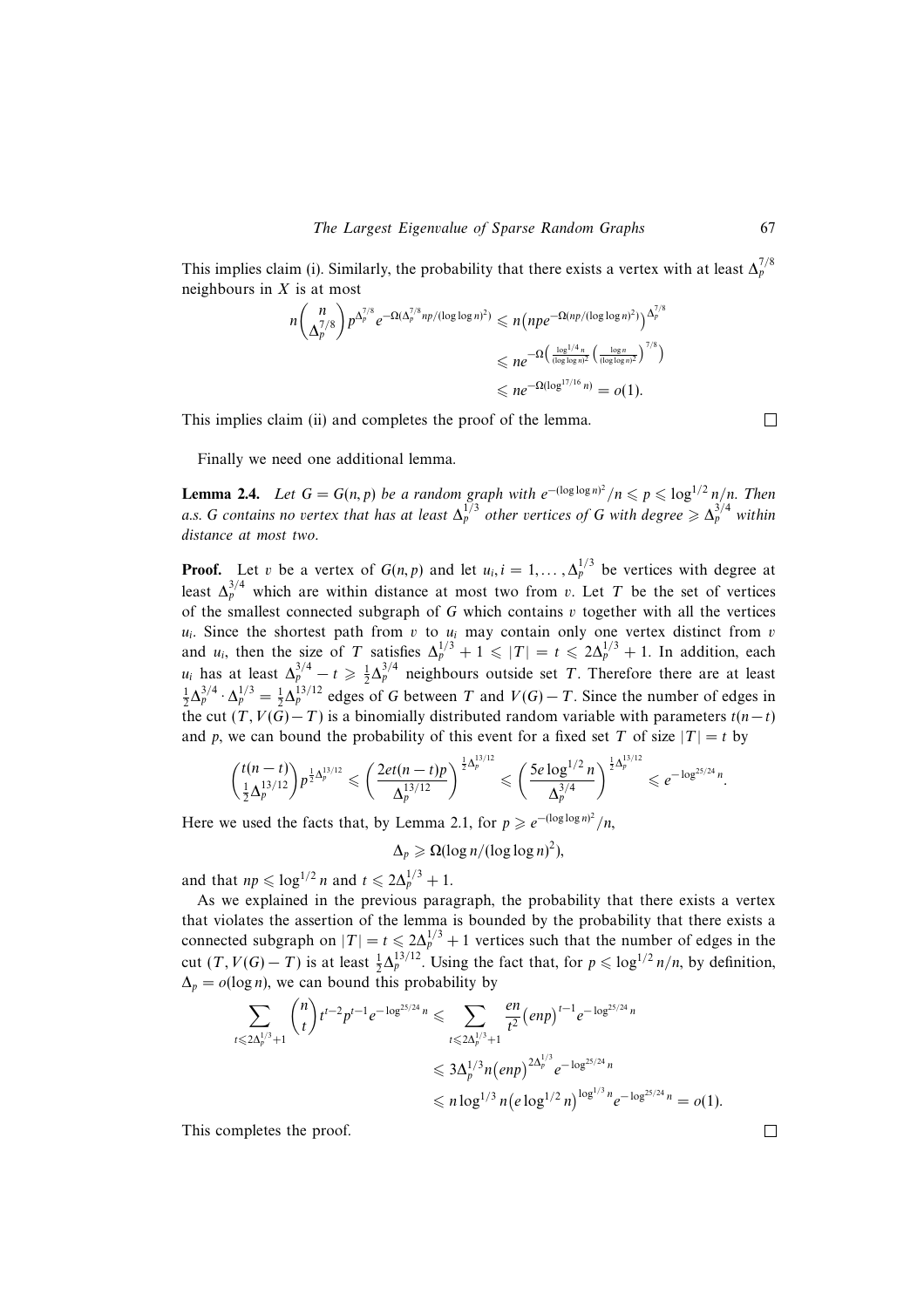#### **3. Proof of the main result**

In this section we prove Theorem 1.1. We start by stating some simple properties of the largest eigenvalue of a graph that we will need later.

**Proposition 3.1.** Let G be a graph on n vertices and m edges and with maximum degree  $\Delta$ . Let  $\lambda_1(G)$  be the largest eigenvalue of the adjacency matrix of G. Then the following properties hold.

- (i) max $(\sqrt{\Delta}, \frac{2m}{n}) \leq \lambda_1(G) \leq \Delta$ .
- (ii) If  $E(G) = \bigcup_i E(G_i)$  then  $\lambda_1(G) \leq \sum_i \lambda_1(G_i)$ . If in addition the graphs  $G_i$  are vertexdisjoint, then  $\lambda_1(G) = \max_i \lambda_1(G_i)$ .
- (iii) If G is a forest then  $\lambda_1(G) \leq \min(2\sqrt{\Delta-1}, \sqrt{n-1})$ . In particular if G is a star on  $\Delta+1$  vertices then  $\lambda_1(G) = \sqrt{\Delta}.$
- (iv) If G is a bipartite graph such that degrees on both sides of bipartition are bounded by  $\Delta_1$  and  $\Delta_2$  respectively, then  $\lambda_1(G) \leq \sqrt{\Delta_1 \Delta_2}$ .

**Proof.** Most of these easy statements can be found in Chapter 11 of the book by Lovász [12]. Here we sketch the proof of few remaining ones for the sake of completeness.

(iii) Let A be the adjacency matrix of G and let  $\lambda_1, \lambda_2, \ldots, \lambda_n$  be its eigenvalues. Since G is a forest on *n* vertices, it is easy to see that the trace of  $A^2$  satisfies

$$
\sum_{i} \lambda_i^2 = tr(A^2) = \sum_{v} d_v \leqslant 2(n-1).
$$

On the other hand  $\lambda_1 = -\lambda_n$ , because G is bipartite. Therefore we can conclude that On the other hand  $\lambda_1 = -\lambda_n$ , because of is organitie. Therefore we can conclude that  $2\lambda_1^2 \leq 2(n-1)$  and hence  $\lambda_1 \leq \sqrt{n-1}$ . For the proof of the rest of statement (iii) see, e.g., [12].

(iv) Let A be the adjacency matrix of G. Then by definition it is easy to see that  $A<sup>2</sup>$  is the adjacency matrix of a multigraph with maximum degree  $\Delta_1\Delta_2$ . Therefore by (i) we have that  $\lambda_1(A^2) = \lambda_1^2(G) \leq \Delta_1\Delta_2$  and hence  $\lambda_1 \leq \sqrt{\Delta_1\Delta_2}$ .  $\Box$ 

Having finished all the necessary preparations, we are now ready to complete the proof of our main theorem.

**Proof of Theorem 1.1.** We start with the easy case when the random graph is very sparse. If  $p \le e^{-(\log \log n)^2}/n$ , then by Lemma 2.2 a.s.  $G = G(n, p)$  is a disjoint union of trees of size at most  $(1 + o(1))\Delta_p$ . Therefore, by claims (ii) and (iii) of Proposition 3.1, we have that  $\lambda_1(G) \leq (1 + o(1))\sqrt{\Delta_p}$ . On the other hand, by Lemma 2.2, the maximum degree of G is almost surely at least  $(1 + o(1))\Delta_p$ , and thus claim (i) of Proposition 3.1 implies that  $\lambda_1(G) \geq (1 + o(1))\sqrt{\Delta_p}$ . Since the value of the edge probability satisfies  $np = o(1) < \sqrt{\Delta_p}$ , we obtain that  $\lambda_1(G) = (1 + o(1))\sqrt{\Delta_p} = (1 + o(1))\max(\sqrt{\Delta(G)}, np)$ .

Another relatively simple case is when  $p \geq \log^{1/2} n/n$ . Then, by Lemma 2.1 we have that  $\Delta_p = o((np)^2)$ , and hence it is sufficient to prove that

$$
\lambda_1(G) = (1 + o(1)) \max(\sqrt{\Delta_p}, np) = (1 + o(1))np.
$$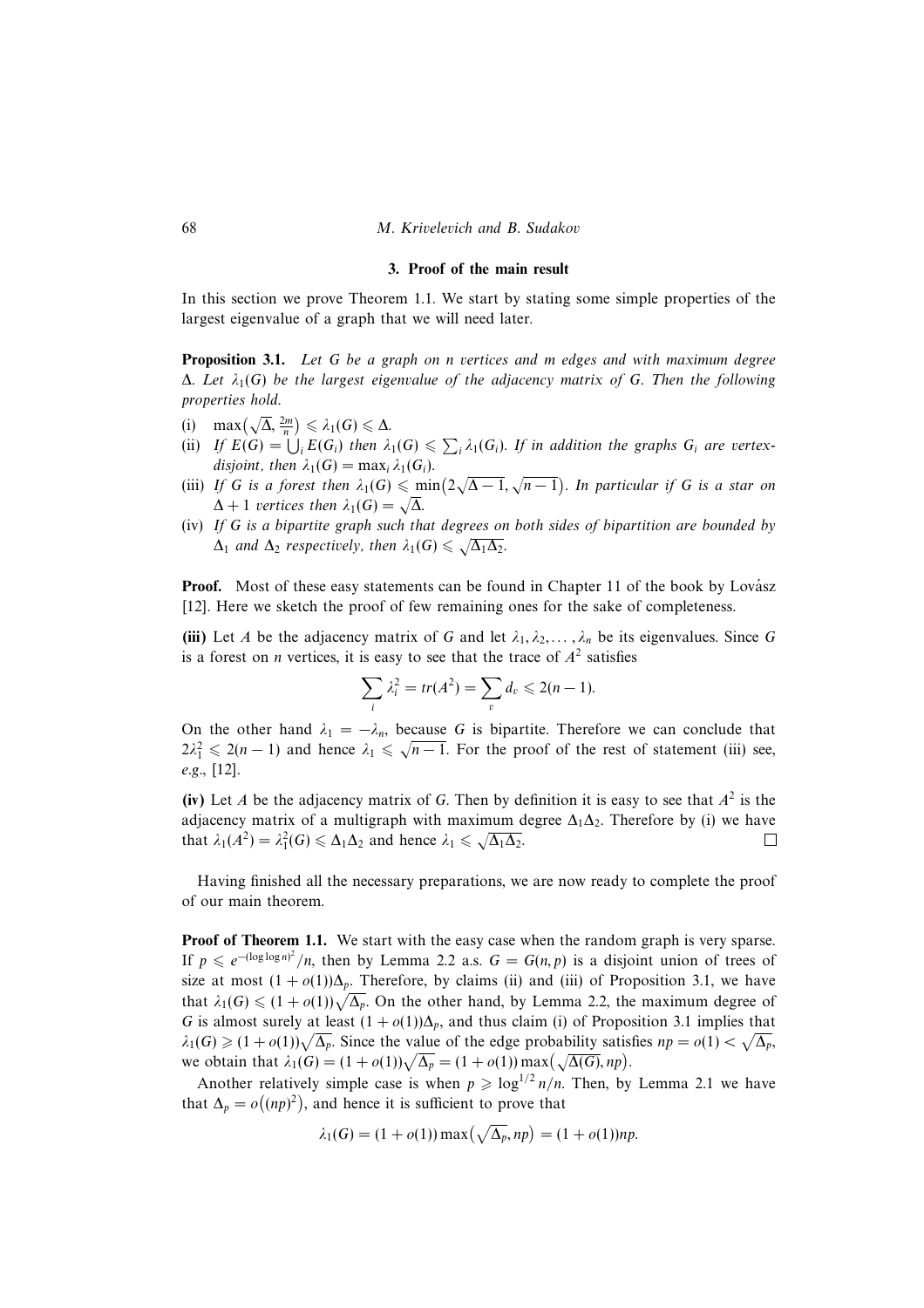To get a lower bound on the largest eigenvalue note that the standard Chernoff estimates for the binomial distributions (see, e.g., [3, Appendix A]) imply that the number of edges in  $G(n, p)$  is a.s.  $(1 + o(1))n^2p/2$ . Therefore, by claim (i) of Proposition 3.1, the largest eigenvalue of  $G(n, p)$  is almost surely at least  $(1 + o(1))n^2p/n = (1 + o(1))np$ .

To get an upper bound, let X denote the set of vertices of a random graph  $G = G(n, p)$ with degree larger than  $np(1 + 1/\log \log n) + \Delta_p^{1/3}$ . Let  $G_1$  be a subgraph of G induced by the set X, let  $G_2$  be a subgraph of G induced by the set  $V(G) - X$ , and finally let  $G_3$  be a bipartite subgraph of G containing all the edges between X and  $V(G) - X$ . By definition,  $G = \bigcup_i G_i$  and thus by claim (ii) of Proposition 3.1 we obtain that  $\lambda_1(G) \leq \sum_{i=1}^3 \lambda_1(G_i)$ . Since the maximum degree of graph  $G_2$  is  $np(1 + 1/\log \log n) + \Delta_p^{1/3} = (1 + o(1))np$ , then by claim (i) of Proposition 3.1 it follows that  $\lambda_1(G_2) \leq (1 + o(1))np$ . Also note that, by our construction, any cycle in the graphs  $G_1$  or  $G_3$  should have fewer than half of its vertices in the set X. Therefore, from Lemma 2.3 we get that almost surely  $G_1$  and  $G_3$ contains no cycles. In addition, by Lemma 2.2, the maximum degree of these two forests is bounded by  $(1 + o(1))\Delta_p$ . Then, using claim (iii) of Proposition 3.1, we obtain that  $\lambda_1(G_i) \leq (2 + o(1))\sqrt{\Delta_p}$ ,  $i = 1, 3$ . This implies that

$$
\lambda_1(G) \leq \lambda_1(G_1) + \lambda_1(G_2) + \lambda_1(G_3) \leq (1 + o(1))np + (4 + o(1))\sqrt{\Delta_p} = (1 + o(1))np.
$$

Finally we treat the remaining case when  $e^{-(\log \log n)^2}/n \leqslant p \leqslant \log^{1/2} n/n$ . As before, we have that a.s. the maximum degree of  $G = G(n, p)$  is  $(1 + o(1))\Delta_p$  and the total number of edges in G is  $(1 + o(1))n^2p/2$ . Therefore claim (i) of Proposition 3.1 implies that

$$
\lambda_1(G) \geqslant (1+o(1)) \max\left(\sqrt{\Delta_p}, n^2p/n\right) = (1+o(1)) \max\left(\sqrt{\Delta(G)}, np\right).
$$

To handle the upper bound on  $\lambda_1$ , we again use a partition of G into smaller subgraphs, whose largest eigenvalue is easier to estimate.

Let  $X_1$  denote the set of vertices of G with degree at least  $\Delta_p^{3/4}$ , and let  $X_2$  denote the set of vertices with degrees larger than  $np(1 + 1/\log \log n) + \Delta_p^{1/3}$  but less than  $\Delta_p^{3/4}$ . Let  $X = X_1 \cup X_2$ , and let Y<sub>1</sub> contain all vertices of  $V(G) - X$  with at least one neighbour in X<sub>1</sub>. Finally, let Y<sub>2</sub> be the set  $V(G) - X \cup Y_1$ . Note that by definition there are no edges between  $X_1$  and  $Y_2$ .

We consider the following subgraphs of  $G$ . Let  $G_1$  be the subgraph of  $G$  induced by the set X. Then, by Lemma 2.3,  $G_1$  contains no cycles and has maximum degree at most  $\Delta_p^{7/8}$ . Therefore, by claim (iii) of Proposition 3.1 we get that

$$
\lambda_1(G_1)\leqslant 2\sqrt{\Delta_p^{7/8}}=o\bigl(\sqrt{\Delta_p}\bigr).
$$

Our second graph  $G_2$  consists of all edges between  $X_2$  and  $V(G) - X$ . Note that, by definition, any cycle in  $G_2$  has exactly half of its vertices in  $X_2 \subset X$ . Thus, by Lemma 2.3, almost surely  $G_2$  is a forest. In addition, the maximum degree in  $G_2$  is bounded by the maximal possible degree of a vertex from the set  $V(G) - X_1$ , which is  $\Delta_p^{3/4}$ . Using claim (iii) of Proposition 3.1 we get that

$$
\lambda_1(G_2)\leqslant 2\sqrt{\Delta_p^{3/4}}=o\bigl(\sqrt{\Delta_p}\bigr).
$$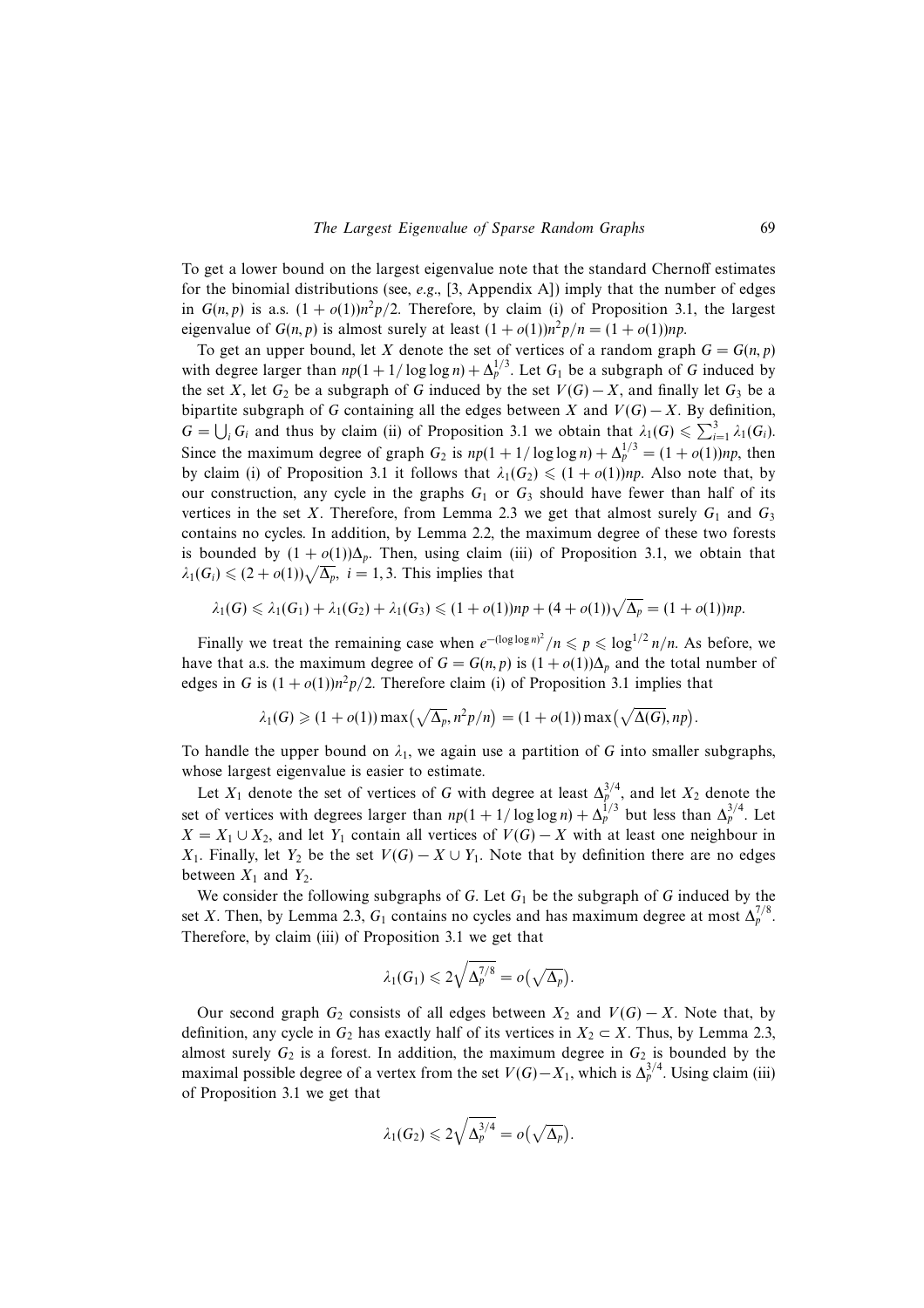Next consider the graph  $G_3$ , induced by the set of vertices  $Y_1$ . Let  $v \in V(G) - X$  be a vertex with at least  $\Delta_p^{1/3}$  + 1 neighbours in Y<sub>1</sub>. Since, by definition, every neighbour of v in Y<sub>1</sub> is also a neighbour of some vertex in  $X_1$ , we obtain that there are at least  $\Delta_p^{1/3} + 1$ paths of length two from v to the set  $X_1$ . On the other hand, by Lemma 2.2, v is almost surely contained in at most one cycle of length 4. This implies that all but at most one of the endpoints of these paths in  $X_1$  are different. Therefore vertex v has at least  $\Delta_p^{1/3}$ distinct vertices of  $X_1$  within distance two. Now from Lemma 2.4 it follows that a.s. there is no vertex with this property. Hence every vertex  $v \in V(G) - X$  has almost surely at most  $\Delta_p^{1/3}$  neighbours in Y<sub>1</sub>. In particular, the maximum degree of G<sub>3</sub> is bounded by  $\Delta_p^{1/3}$ , which implies that  $\lambda_1(G_3) \leq \Delta_p^{1/3} = o(\sqrt{\Delta_p}).$ 

Let  $G_4$  be the bipartite subgraph consisting of all the edges of G between  $Y_1$  and  $Y_2$ . By definition, the degree of every vertex in Y<sub>1</sub> is at most  $np(1 + 1/\log \log n) + \Delta_p^{1/3}$ , and we proved in the previous paragraph that the degree of every vertex from  $Y_2$  in this graph is at most  $\Delta_p^{1/3}$ . Therefore, using claim (iv) of Proposition 3.1 together with the facts that  $np \leq \log^{1/2} n$  and  $\Delta_p \geq \Omega(\log n/(\log \log n)^2)$ , we obtain

$$
\lambda_1(G_4) \leq \sqrt{\Delta_p^{1/3} \left( np(1 + 1/\log \log n) + \Delta_p^{1/3} \right)} \leq \Delta_p^{1/3} + (1 + o(1))\Delta_p^{1/6} \sqrt{np} = o(\sqrt{\Delta_p}).
$$

Finally we define  $G_5$  to be the subgraph of G induced by the set  $Y_2$ , and  $G_6$  to be a bipartite graph containing all the edges of G between  $X_1$  and  $Y_1$ . Since there are no edges crossing from  $X_1$  to  $Y_2$ , it is easy to check that  $E(G) = \bigcup_{i=1}^{6} E(G_i)$ . Also, since the graphs  $G_5$  and  $G_6$  are vertex-disjoint, then by claim (ii) of Proposition 3.1 we obtain that  $\lambda_1(G_5 \cup G_6) = \max(\lambda_1(G_5), \lambda_1(G_6))$  and almost surely

$$
\lambda_1(G) \leq \lambda_1(G_1) + \cdots + \lambda_1(G_4) + \lambda_1(G_5 \cup G_6) = \max(\lambda_1(G_5), \lambda_1(G_6)) + o(\sqrt{\Delta_p}).
$$

By definition, the maximum degree of  $G_5$  is bounded by  $(1 + o(1))np + \Delta_p^{1/3}$ , which implies that  $\lambda_1(G_5) \leq (1 + o(1))np + \Delta_p^{1/3}$ . Hence, to finish the proof it remains to bound  $\lambda_1(G_6)$ .

Consider the graph  $G_6$ . Let T be the set of vertices from  $Y_1$  with degrees greater than one in  $G_6$ , and let  $u \in X_1$  be a vertex with at least  $\Delta_p^{1/3} + 1$  neighbours in T. By definition, every neighbour of u in T also has an additional neighbour in  $X_1$  which is distinct from u. Therefore we obtain that there are at least  $\Delta_p^{1/3} + 1$  simple paths of length two from u to the set  $X_1$ . On the other hand, by Lemma 2.2, u is almost surely contained in at most one cycle of length 4. This implies that all but at most one of the endpoints of these paths in  $X_1$  are different. Therefore vertex u has at least  $\Delta_p^{1/3}$  distinct vertices of  $X_1$ within distance two. Now from Lemma 2.4 it follows that a.s. there is no vertex with this property. In addition it follows that every vertex from  $Y_1$  has degree at most  $\Delta_p^{1/3}$  in  $G_6$ . Let H be the subgraph of  $G_6$  containing all the edges from  $X_1$  to T. Then, by the above discussion, its maximum degree is bounded by  $\Delta_p^{1/3}$  and therefore  $\lambda_1(H) \leq \Delta_p^{1/3}$ . On the other hand, since the degree of every vertex in  $Y_1 - T$  in  $G_6$  is at most one and the graph is bipartite, we obtain that  $G_6 - H$  is a union of vertex-disjoint stars. The size of each star is at most the maximum degree of G. Then, by claims (ii) and (iii) of Proposition 3.1, we get that

$$
\lambda_1(G_6) \leq \lambda_1(H) + \lambda_1(G_6 - H) \leq \Delta_p^{1/3} + (1 + o(1))\sqrt{\Delta_p}.
$$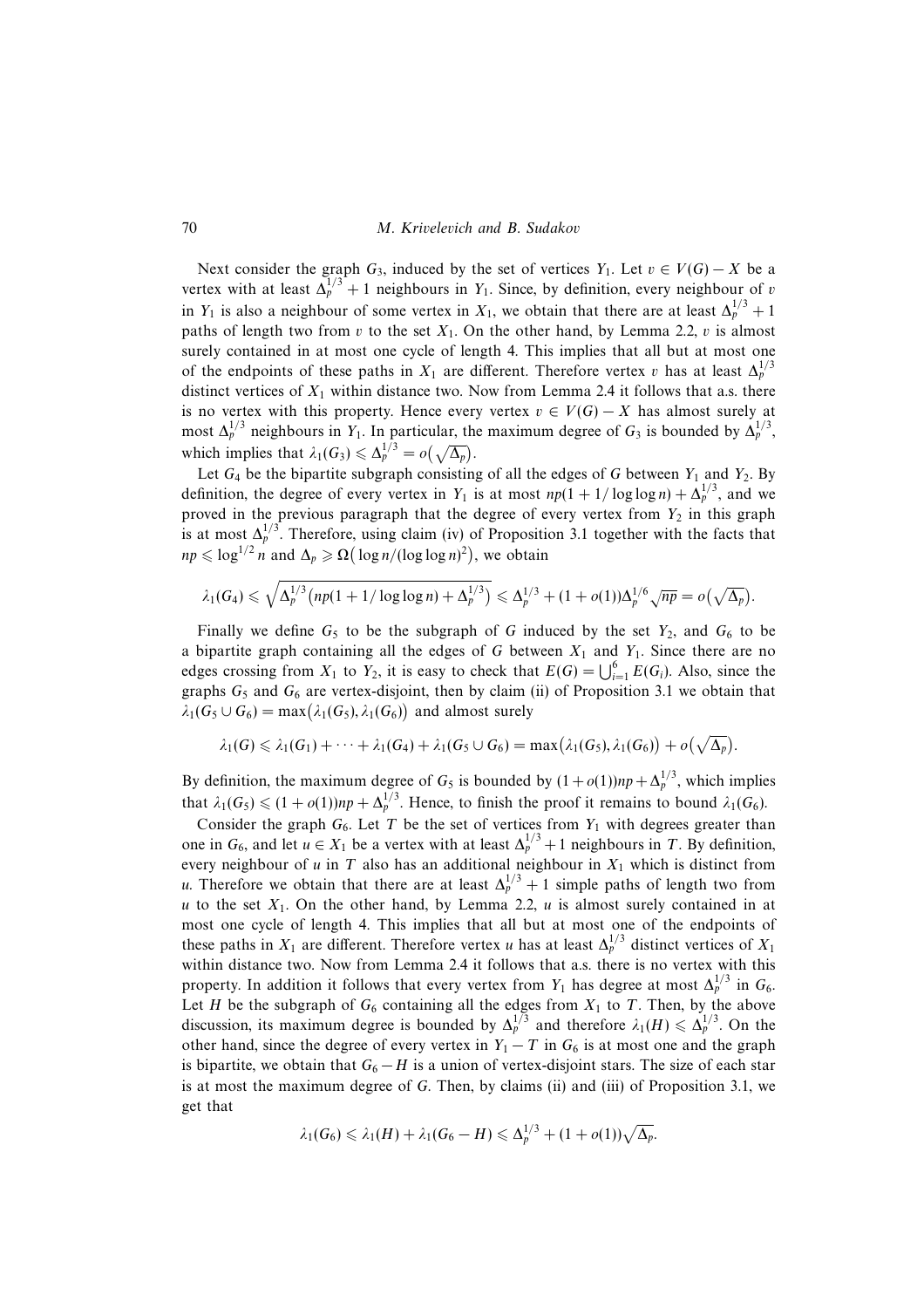This implies the desired upper bound on  $\lambda_1(G)$ , since

$$
\lambda_1(G) \le \max(\lambda_1(G_5), \lambda_1(G_6)) + o(\sqrt{\Delta_p})
$$
  
= max((1 + o(1))np + \Delta\_p^{1/3}, (1 + o(1))\sqrt{\Delta\_p} + \Delta\_p^{1/3})  
= (1 + o(1)) max(\sqrt{\Delta\_p}, np) = (1 + o(1)) max(\sqrt{\Delta(G)}, np),

and completes the proof of the theorem.

## **4. Concluding remarks**

In this paper we have found the asymptotic value of the largest eigenvalue of the random graph  $G(n, p)$ , or the spectral radius of the corresponding random real symmetric matrix.

It would be quite interesting to obtain more accurate estimates on the error term in the asymptotic estimate for  $\lambda_1(G(n, p))$ , given by Theorem 1.1. Notice that, owing to the recent concentration result of Alon, Krivelevich and Vu [2], the standard deviation of  $\lambda_1(G(n, p))$ can be asymptotically bounded by an absolute constant, and this random variable is sharply concentrated. Our proof methods do not allow us to locate the expectation of  $\lambda_1$ with such a degree of precision. Neither are we able to obtain a limit distribution of  $\lambda_1$ , as has been done by Füredi and Komlós [7] for the case of a constant edge probability p. This is another attractive open question.

We can also try to determine when the largest eigenvalue of a random graph has multiplicity one, and then to understand the typical structure of the first eigenvector of  $G(n, p)$ . While, for the case  $p \gg \log n/n$ , where the graph  $G(n, p)$  becomes a.s. almost regular, the first eigenvector will be a.s. almost collinear to the all-1 vector, the picture becomes more complicated for smaller values of  $p(n)$ . Notice that for  $p(n) \ll \log n/n$  the graph  $G(n, p)$  is a.s. disconnected, and therefore the support of the first eigenvector will be at most as large as the size of its largest connected component.

Consider the case  $p = c/n$ , for a constant  $c > 0$ . Performing direct calculations similar to those of Section 2 of the present paper, we can show that in this case  $G(n, p)$  contains almost surely an unbounded collection of vertices of degree  $\Delta(G)(1 - o(1))$  at distance at least three from each other. Considering then the subgraph of G spanned by those vertices and their neighbours shows that a.s.  $G(n, p)$  has an unbounded number of eigenvalues  $\lambda_i = (1 - o(1))\lambda_1.$ 

Another observation for the case  $p = c/n$  is that, according to Corollary 1.2, the first eigenvalue of  $G(n, c/n)$  remains asymptotically the same for all values of the constant  $c > 0$ , and thus appears to be quite insensitive to the growth of  $c > 0$ . This is in sharp contrast to many other properties of random graphs, such as the appearance of the giant component (all components of  $G(n, c/n)$  are a.s. at most logarithmic in size for  $c < 1$ , while for  $c > 1$  G(n, p) contains a.s. one component of linear size, and the rest are  $O(\log n)$ ) or planarity  $(G(n, c/n))$  is a.s. planar for  $c < 1$  and a.s. non-planar for  $c > 1$ ).

Another related problem is to investigate the spectrum of the Laplacian of a random graph  $G(n, p)$ . For a graph G, the Laplacian  $L = L(G)$  is defined as  $L = D - A$ , where A is the adjacency matrix of G and D is the diagonal matrix whose diagonal entries are degrees of corresponding vertices. For any graph  $G$ , the Laplacian  $L(G)$  is easily seen to be a real symmetric matrix with nonnegative eigenvalues, the smallest of them being

 $\Box$